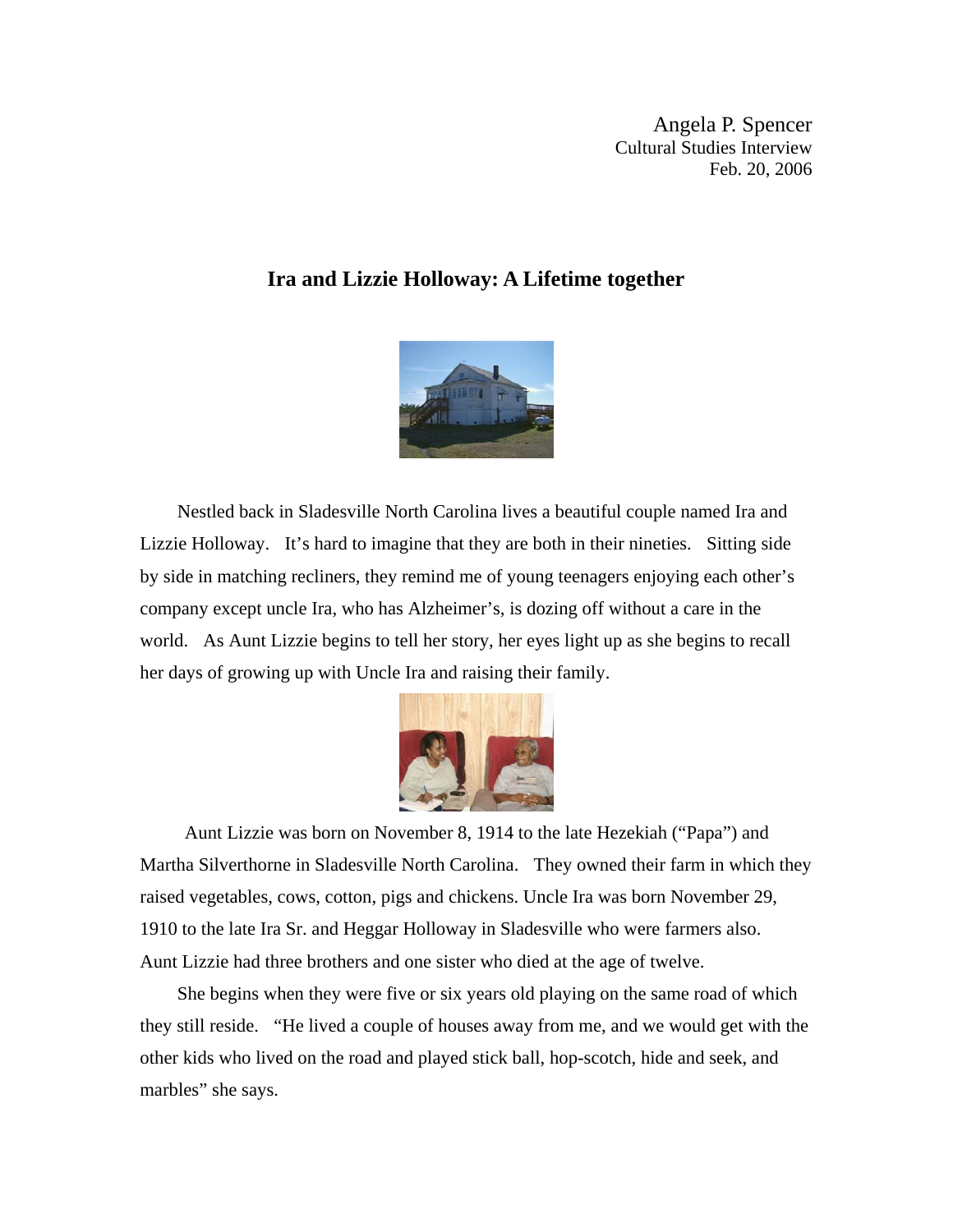"I was a pretty good child growing up" she says with a smile. Aunt Lizzie attended the all black Hyde County Training School in Sladesville, North Carolina which housed grades one through eleven. During that time, there was one teacher for each grade level. As she sits and strokes her silver crown of hair, positions her gold-rim glasses on her nose, she recalls the days when she walked three miles to and from school. "You know back then we didn't have cars, so we had to walk." Everyday she wore a denim cloth book-bag made by her mother around her neck and shoulders that had pockets on each side to put her books. Aunt Lizzie hesitates and says "back then the winters were colder than what they are now." "I almost froze my behind off walking back and forth to school with all those books." "Papa was able to buy us coats and rubber boots to wear during the cold winters." "We didn't have gloves back then, so my hands were like ice, and I was frozen stiff by the time I got to school" she says shaking her head in disbelief. Once she arrived to school, everyone would cuddle around the cast iron wood heater trying to warm up. Eventually, everyone would warm-up by lunchtime only to face the harsh, cold three mile walk home later.

 Growing up for Aunt Lizzie, at times, meant having to stop going to school to help her parents on their farm. They didn't have hired help to work the fields, so they became the hired help. She brags "I was a good child, never gave anyone any trouble." "You did what you were told or you'd get a whippin' and I didn't want no whippin." After they finished planting the fields, she and her siblings returned to school. When it came time to pick the corn and tobacco, Aunt Lizzie and her siblings had to work the field sometimes causing them to miss the first month or so of school.

 She begins to smile and laughs softly, as she remembers her pretty little tin lunch pail that her papa bought her. "Most of the children back then brought their lunch in a paper bags. I was the only one who had a tin lunch pail. "I loved my little lunch pail" that is until a boy named Denis came along. "He use to pick at me somethin' terrible" until one day she got tired of it and she started "beatin' him across his head with my pail, I ht'em so many times until I broke it." Dennis began teasing her by saying "Miss Lady you'll car'y it now in a paper bag" she says as she bursts out in a loud soft laugh. "I really loved my lunch pail."

After walking three miles home from school, she and her siblings didn't start their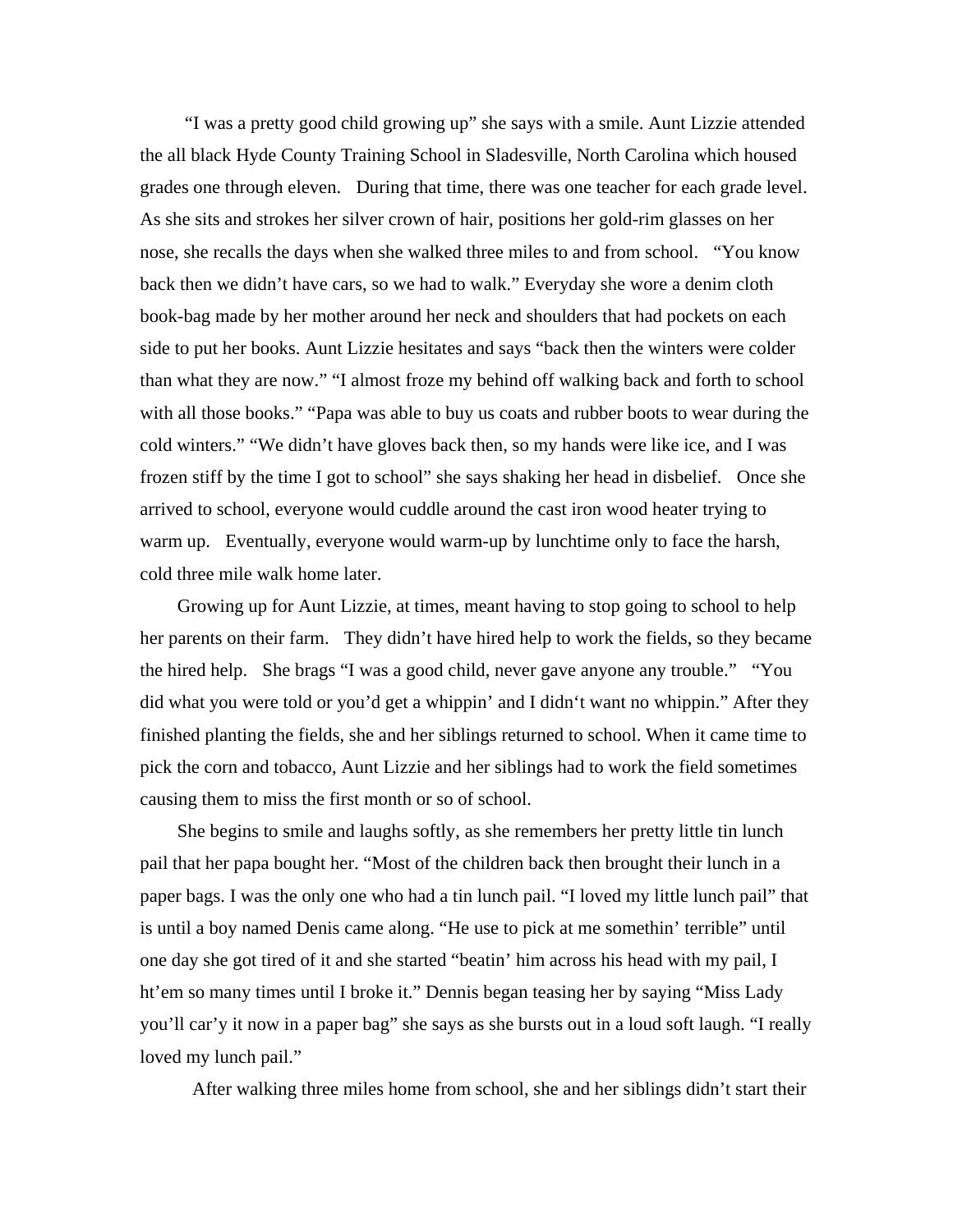homework instead headed into the fields with their burlap bags to harvest the corn and cotton with their papa.

 After she graduated at the young age of eighteen, Aunt Lizzie and Uncle Ira got married during what she calls Hoover times (hard times) on December 12, 1931. The following school year Hyde County added the twelfth grade to the school calendar, but she says "I did not go back because I was married by then." At the beginning of their marriage, she and Uncle Ira worked twelve hour days chopping mile-long rows of cotton and corn for \$.50 a day for a local farmer. As many couples did during those days, Aunt Lizzie eventually had to stay home to take care of her daughter Margie. A year later she had another daughter Ida. Times were hard "we had a small garden of vegetables, so I did a lot of canning of okra, tomatoes, corn, peaches and apples for the winter months." When the girls got older, they were able to help with the canning. There were times when the weather destroyed their crops and Uncle Ira couldn't farm. In order to provide for his family, he took a job working for the state chopping weeds on the sides of the roads. After many years of hard labor on and off the fields, Uncle Ira was able to have his own plot of farmland. Aunt Lizzie recalls how she and the girls (who were up in size by then) each had a mule and wooden plow to work the rows. Aunt Lizzie had to scoop out the drains that ran along the fields and keep up with the girls. "I worked hard back then that's probably why I have problems with my back all that bending and scooping." She brags with a wide smile across her face of how good her girls handled those mules. She says "they never gave me a bit of trouble when it came to working in them fields. They worked and plowed the fields like they were men." Ida and Margie always told Aunt Lizzie they worked enough to retire before they left home which she would always laugh.

 There was a time when Aunt Lizzie had to get the faithful whip and "whoop them good fashion." Aunt Lizzie expresses how Ina (the baby girl) was always the pickin' one. One afternoon she had popped some corn on the wood stove, when Ina and Margie started fighting over it. They fought so hard that Margie tore Ina's shirt, so Aunt Ida had to bring out the faithful elm whip and tear 'em up! Ina being the baby thought she could get away with a lot of her picking. She often threatened to tell her daddy. Aunt Lizzie always countered by welcoming the challenge knowing Uncle Ira wouldn't dare step in. "I didn't have to discipline them often." "They were good kids not like the kids today."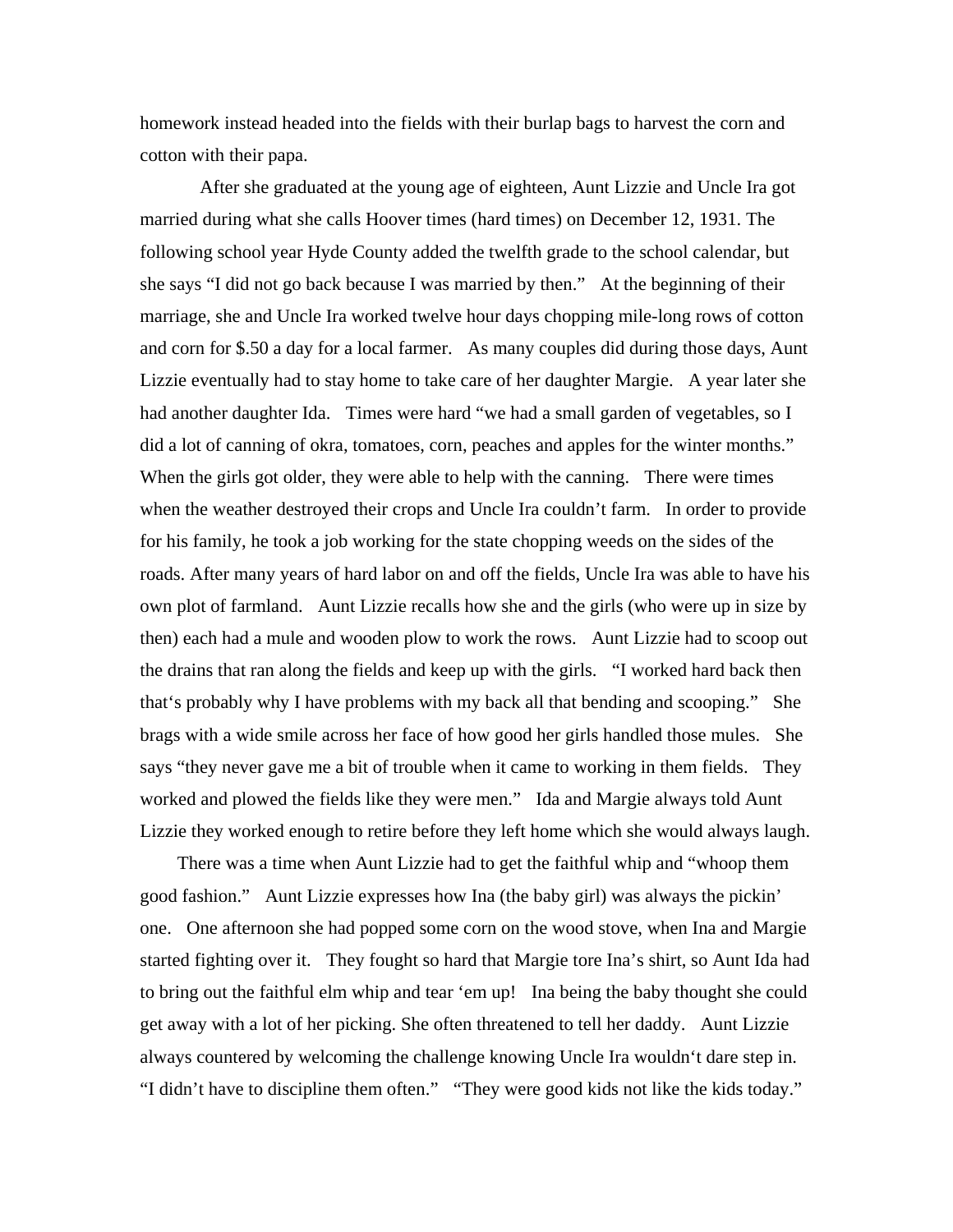"Kids today are not like we were growing up." "You didn't talk back to the grown folks back then or you'd get a whoopin." "If any other family adults learned of your bad behavior, you'd get another whooping from them." "Today parents let their children do what they want instead of what the bible teaches of "spare the rod, spoil the child."

 As her girls were growing up, they rarely became sick and when they were she would give them Creomulsion cough syrup, rub them down with alcohol for fevers or make sassafras tea. This tea was a common anecdote to what ailed you at that time. She would pick the leaves from the plants that grew along their ditch bank and boil them into tea for the girls to drink. Once her girls became adults, Aunt Lizzie started her career cleaning crabs during the season for Clarence Jeanette Crab House in 1951 in Sladesville until it closed, she then went to Blue Channel Crab House in Belhaven for nine years and returned to the oyster house in Germantown (now Rose Bay Oyster) where she worked from 1976 to 1987 because it was closer to home. She was 73 years old when she stopped working. Aunt Lizzie remembers working in the cold oyster house which had a small wood stove for heat. However, the owners used bad wood which made heat nonexistent. The crab house was so cold that she ended up with frostbite to her feet. She couldn't wear her regular shoes for over a week Uncle Ira started working at the local saw mill for \$0.75 a day "that was good money back then" she states. He worked at the saw mill, raised vegetables, cows and hogs of which he sold to make money in order to build the house in which they still live. The man who built the house was paid \$0.75 an hour and Aunt Lizzie's father furnished the timber from his land. The local lumber mill charged \$0.55 an hour to cut and smooth the timber. Uncle Ira and Aunt Lizzie moved into their new home on December 12, 1950 when their daughter Ida went off college. They did not have electricity for their new home until 1952 after saving money from working in the tobacco fields or running water until 1965. Washing clothes entailed two big wash tubs and a washboard and a lot of pumping water from the pump out by the well. "I use to scrub so hard till I'd scrub a hole in the piece I was washin" she says. "We didn't have a refrigerator back then, so we had to buy blocks of ice from the ice man which costs \$0.25 to \$0.50 a piece." "That was some of the prettiest ice I'd ever seen, it was crystal clear, just pretty." She remembers how the ice man would take the ice to the house for his white customers and his black customers he would make them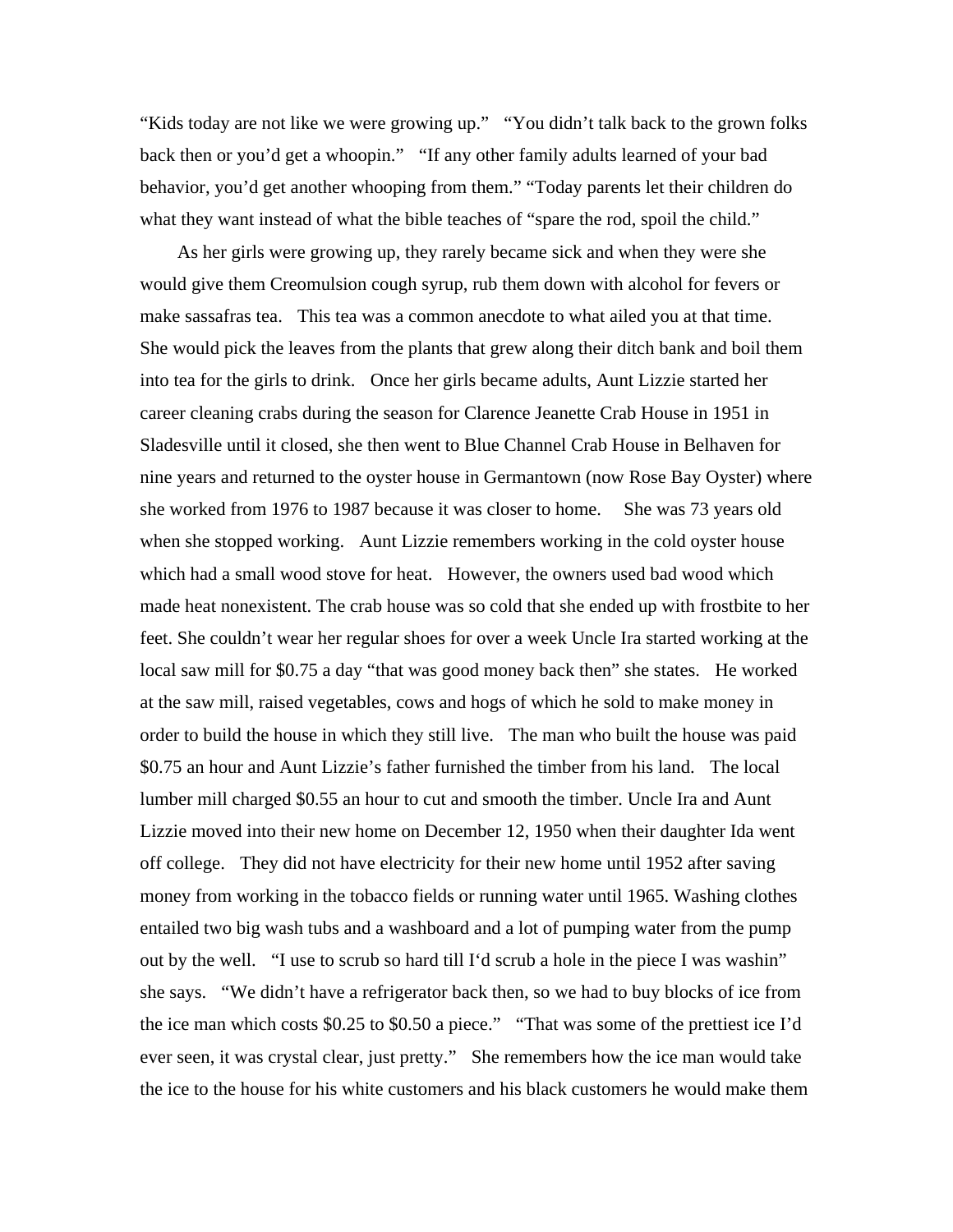walk to the road and get it. She really didn't care for him too much. She then explains how they used a wooden-icebox to place the block ice and keep their milk, meat and eggs from spoiling.

 Aunt Lizzie is still doing her own cooking. She informed me that she made eight homemade fruitcakes this past December. "I love to cook, but I don't cook like I use too" she says. My mother-in-law Alice (who is Aunt Lizzie's niece) says "I wish I knew you made fruitcakes I would've got you to make me one." Aunt Lizzie tells her "if you buy the stuff and come down here I'll walk you through making one." Alice gladly accepts the invitation with anticipation of enjoying her future fruitcake. Do you make the all famous poon-bread (molasses bread) I asked? Regretfully, she told me no because she didn't care for it.



## **St. John Missionary Baptist Church, Sladesville North Carolina**

 Aunt Lizzie and Uncle Ira are members of St. John Missionary Baptist Church in Scranton, North Carolina. She joined church at an early age. "I was baptized in the Pamlico Sound in Germantown North Carolina about two miles from here" as she points in the direction of the Sound. She has been a devoted member for over eighty years. During her early years she was a member of the usher board and later became a mother of the church. A position she still holds. On May 14, 2006, she was awarded an appreciation plaque for more than eighty years of dedicated service at St John Missionary Baptist Church.

 As I begin to end my conversation with Uncle Ira and Aunt Lizzie, she tells me that young people don't realize how blessed they are today. We (young people) don't have a clue of the hard times we endured to make it from day to day. She's right we don't appreciate our elderly as we should.